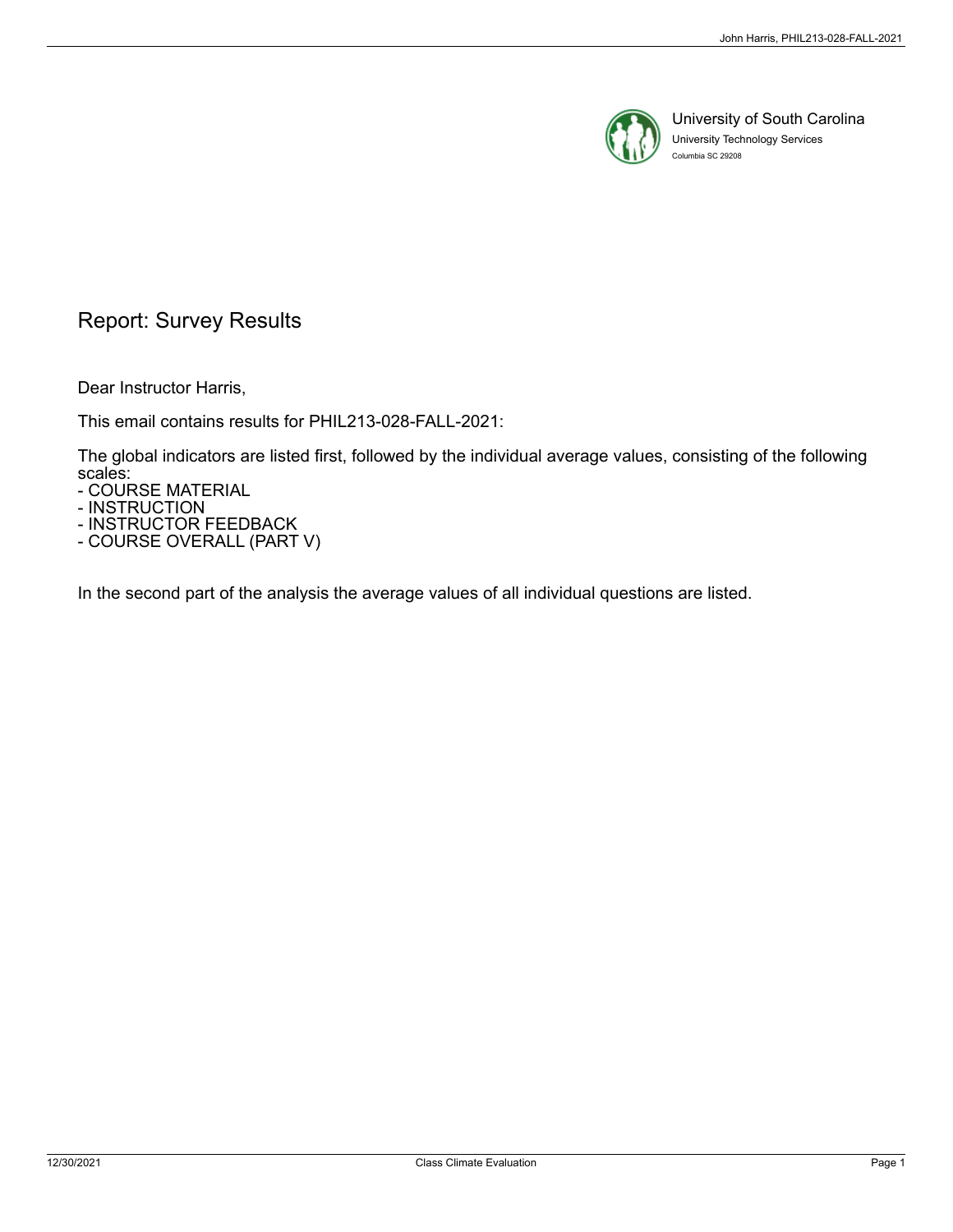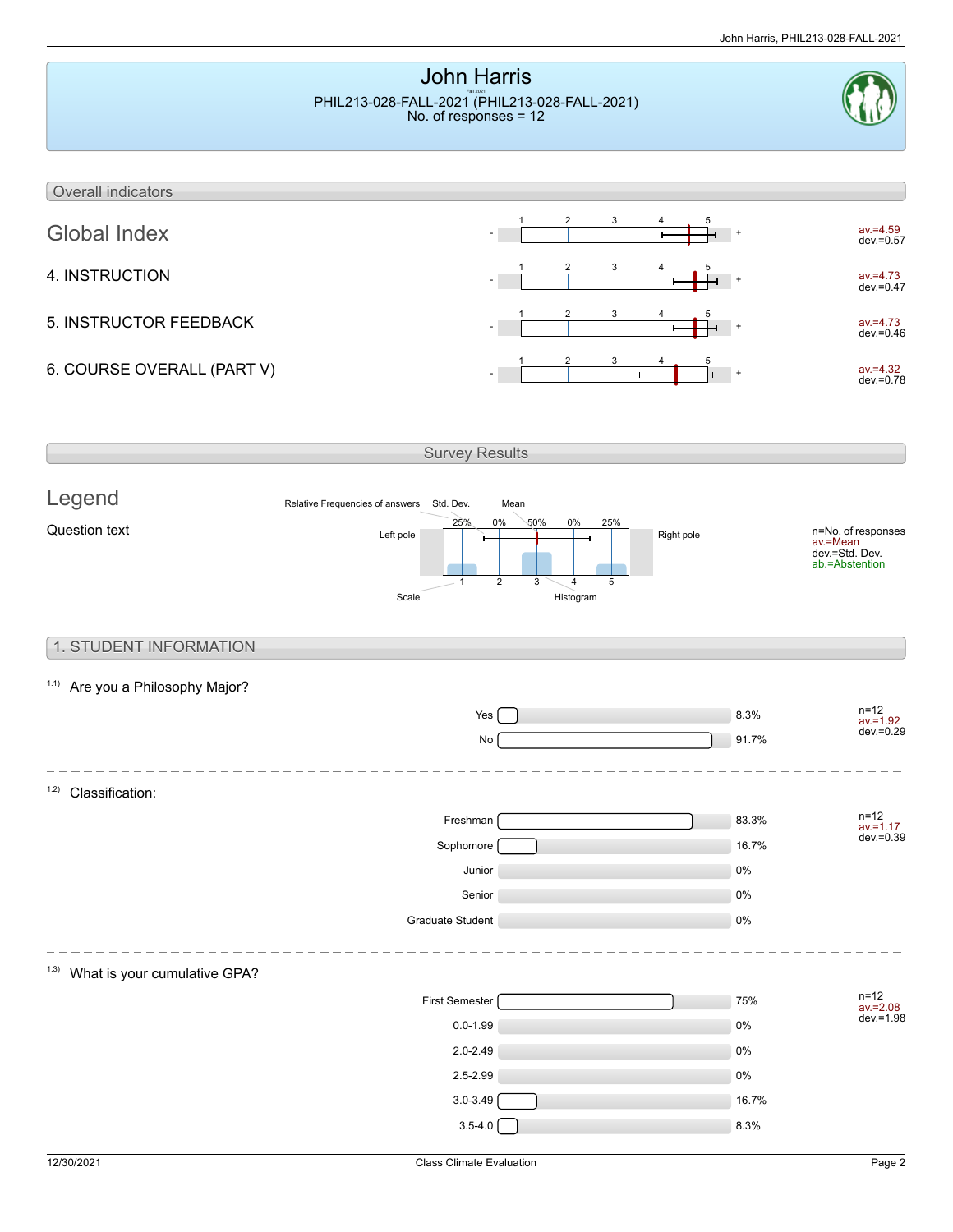n=12 av.=1.75 dev.=0.75

## $1.4$ ) What is your anticipated grade in this course?



### 2. COURSE FUNDAMENTALS

| 2.1)  | The instructor clearly stated the instructional<br>objectives of the course.                                                                                                                                                                                                                   | Strongly<br>Disagree | 0%<br>$\mathbf{1}$    | 0%<br>$\overline{2}$                     | 9.1%<br>3    | 9.1%<br>4  | 81.8%<br>5  | Strongly<br>Agree   | $n = 11$<br>$av = 4.73$<br>$dev = 0.65$            |
|-------|------------------------------------------------------------------------------------------------------------------------------------------------------------------------------------------------------------------------------------------------------------------------------------------------|----------------------|-----------------------|------------------------------------------|--------------|------------|-------------|---------------------|----------------------------------------------------|
| 2.2)  | The instructor clearly stated the method by which<br>your final grade would be determined.                                                                                                                                                                                                     | Strongly<br>Disagree | 0%                    | 0%                                       | 0%           | 27.3%      | 72.7%       | Strongly<br>Agree   | $n = 11$<br>$av = 4.73$<br>dev.=0.47               |
| 2.3)  | The instructor clearly explained any special<br>requirements of attendance which differ from the<br>attendance policy of the University.                                                                                                                                                       | Strongly<br>Disagree | $\mathbf{1}$<br>0%    | $\overline{2}$<br>9.1%<br>$\overline{2}$ | 3<br>0%<br>3 | 18.2%      | 72.7%       | Strongly<br>Agree   | n=11<br>$av = 4.55$<br>$dev = 0.93$                |
| 2.4)  | The instructor clearly graded and returned the<br>student's written work (e.g., examinations and<br>papers) in a timely manner.                                                                                                                                                                | Strongly<br>Disagree | $0\%$<br>$\mathbf{1}$ | $0\%$<br>$\overline{2}$                  | 0%<br>3      |            | 18.2% 81.8% | Strongly<br>Agree   | n=11<br>$av = 4.82$<br>$dev=0.4$                   |
| (2.5) | The instructor met the class regularly and at the<br>scheduled times.                                                                                                                                                                                                                          | Strongly<br>Disagree | $0\%$<br>1            | 0%<br>$\overline{2}$                     | $0\%$<br>3   |            | 18.2% 81.8% | Strongly<br>Agree   | $n = 11$<br>$av = 4.82$<br>$dev = 0.4$             |
| (2.6) | The instructor scheduled a reasonable number of<br>office hours per week.                                                                                                                                                                                                                      | Strongly<br>Disagree | 0%<br>1               | 0%<br>$\overline{2}$                     | 0%<br>3      | 18.2%      | 81.8%       | Strongly<br>Agree   | n=11<br>$av = 4.82$<br>$dev = 0.4$                 |
| 2.7)  | The instructor was available outside the classroom.<br>(In selecting your rating, consider the instructor's<br>availability via established office hours,<br>appointments, and other opportunities for face-to-<br>face interaction as well as via telephone, e-mail, fax<br>and other means). | Strongly<br>Disagree | $0\%$                 | $0\%$<br>2                               |              | 18.2%<br>3 | 81.8%       | Strongly<br>Agree   | $n = 11$<br>$av = 3.82$<br>$dev = 0.4$             |
| (2.8) | If web sites, Blackboard, or other Internet resources<br>were a part of this course, to what extent did they<br>enhance or detract from your learning experience in<br>the course.                                                                                                             | Greatly<br>Detracted | $0\%$<br>$\mathbf{1}$ | 0%<br>$\overline{2}$                     | 20%<br>3     | 20%<br>4   | 60%<br>5    | Greatly<br>Enhanced | $n = 10$<br>$av = 4.4$<br>$dev = 0.84$<br>$ab = 1$ |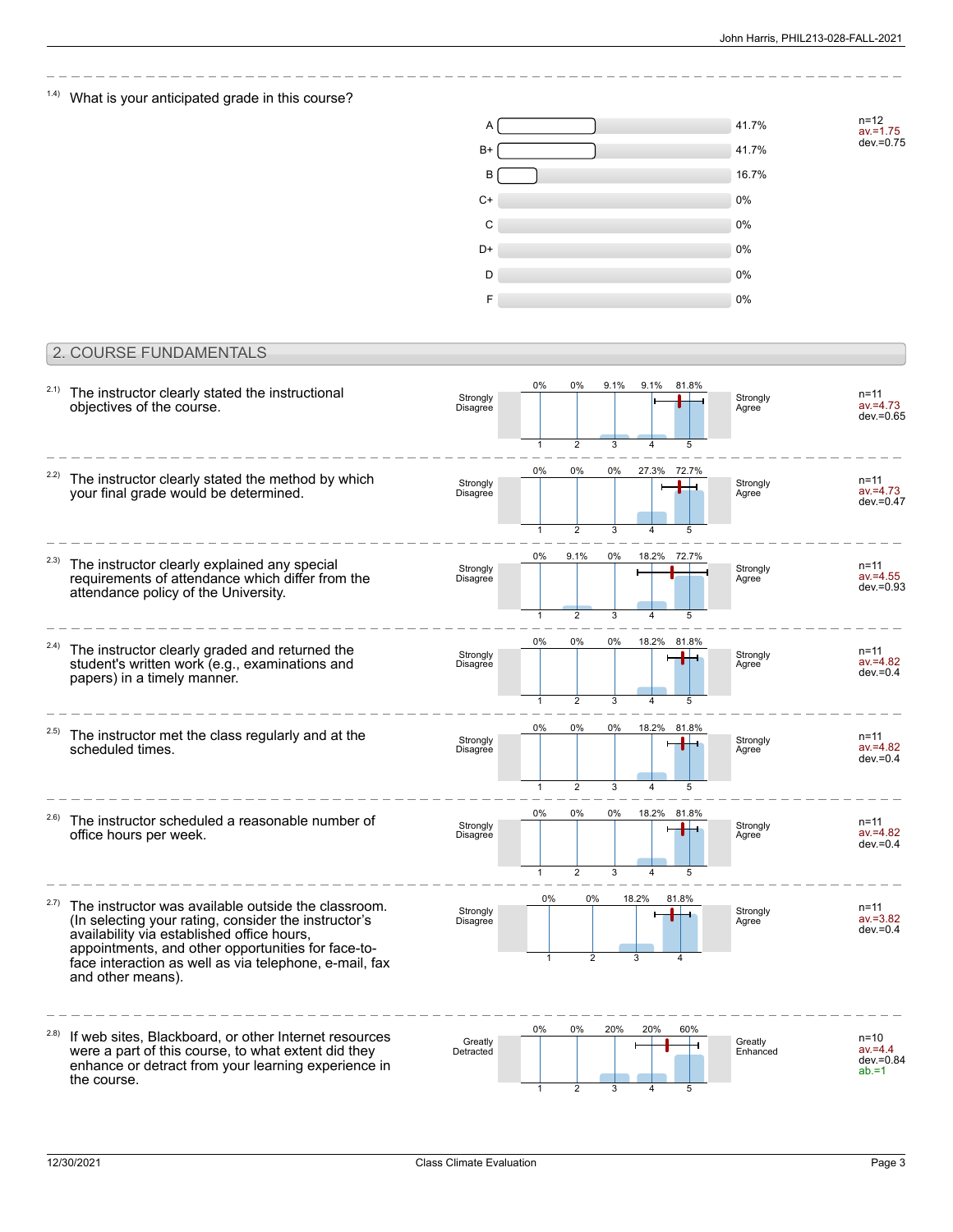#### 3. COURSE MATERIAL How helpful were the readings in contributing to the course objectives? 3.1) Very helpful Not at all helpful n=11 av.=3.91 dev.=1.22 9.1% 1 0% 2 18.2% 3 36.4% 4 36.4% 5 Related to my other courses, the material covered was: 3.2) Very Hard Very Easy n=11 av.=2.91  $dev = 0.94$ 9.1% 1 9.1%  $\mathcal{D}$ 72.7% 3 0%  $\overline{A}$ 9.1% 5  $3.3)$  Related to my other courses, the workload was: Very Hard Very Easy n=11 av.=3.27  $dev = 1.1$ 9.1% 1 9.1% 2 36.4% 3 36.4% 4 9.1% 5 4. INSTRUCTION



3 1 2 4 0% 0% 0% 18.2% 81.8%  $5.3)$  The instructor treated students with respect. Strongly Disagree ப

1

2

3

4

Strongly Disagree

av.=4.73 dev.=0.47

n=11 av.=4.82  $dev = 0.4$ 

**Strongly** Agree

**Strongly Agree** 

5

5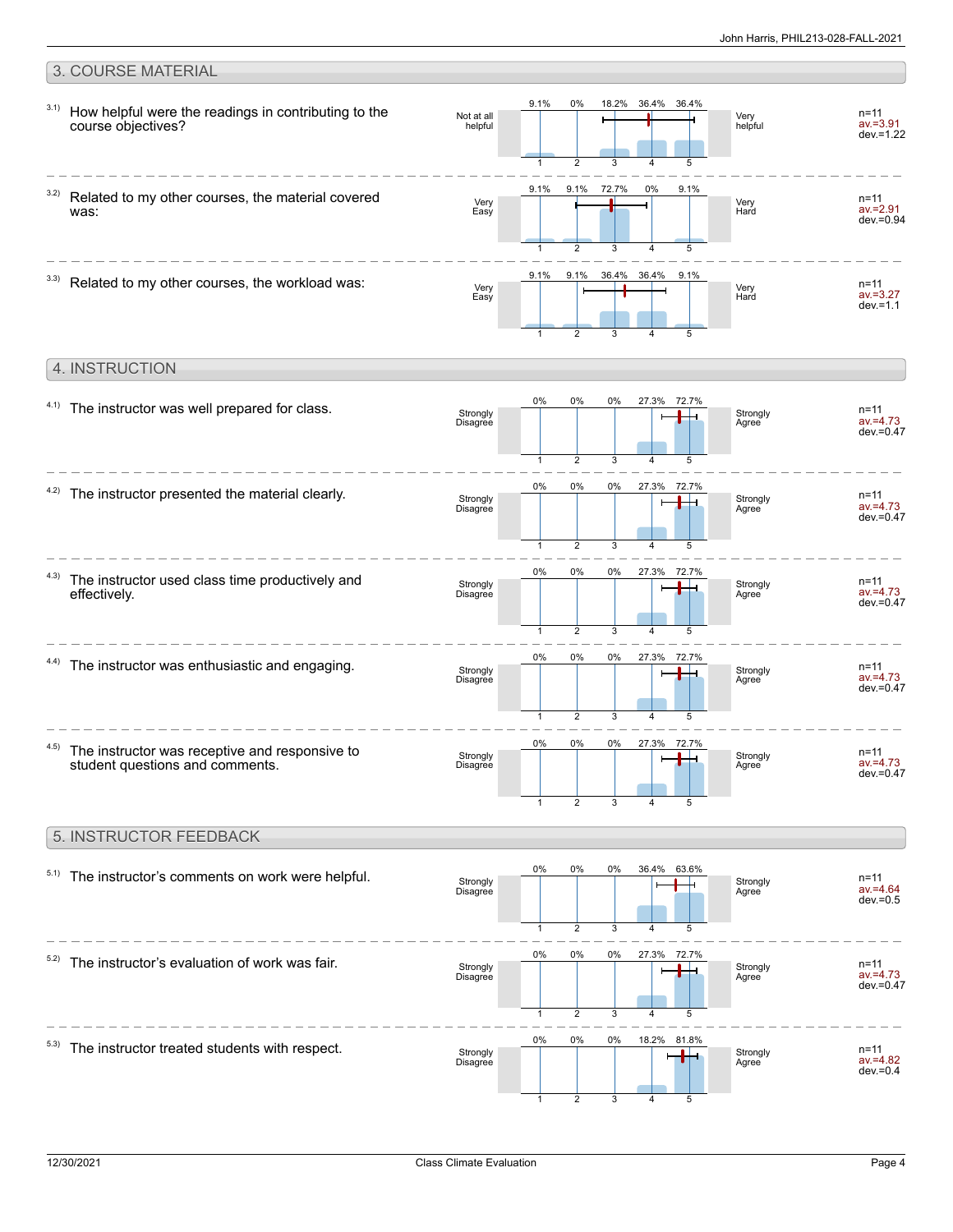#### 6. COURSE OVERALL (PART V) 0% 0% 36.4% 27.3% 36.4% 6.1) n=11<br>av.=4 How would you rate this course compared to other Very Poor **Excellent** n=11 courses? dev.=0.89 2 3 4 5 1  $\frac{1}{2}$  $- - - -$ 0% 0% 9.1% 18.2% 72.7% 6.2) Very Poor Excellent n=11 How would you rate this instructor compared to other av.=4.64 dev.=0.67 instructors?  $\mathcal{D}$ 3 51 4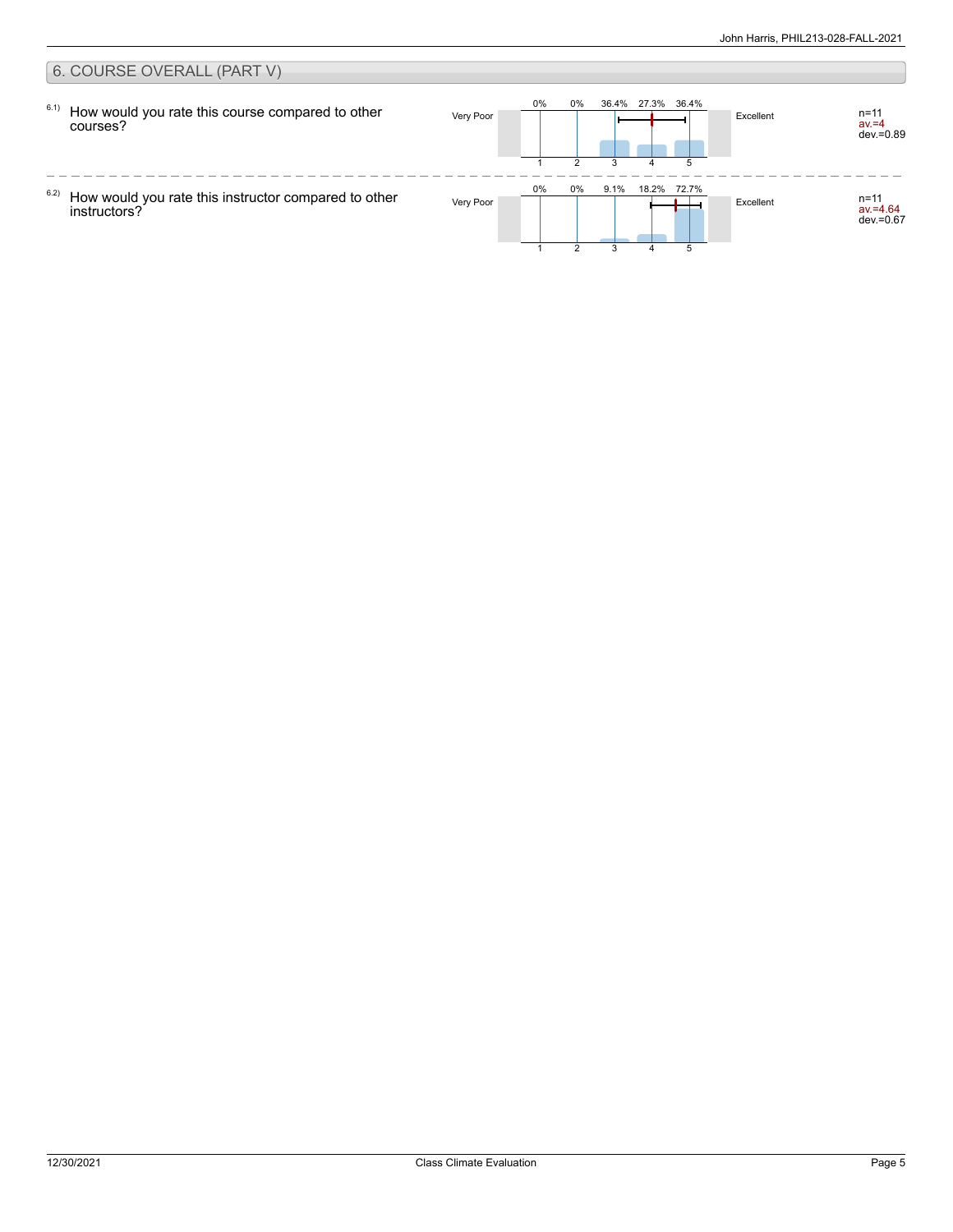n=11 av.=4.73 md=5.00 dev.=0.65

n=11 av.=4.73 md=5.00 dev.=0.47

n=11 av.=4.55 md=5.00 dev.=0.93

n=11 av.=4.82 md=5.00 dev.=0.40

n=11 av.=4.82 md=5.00 dev.=0.40

n=11 av.=4.82 md=5.00 dev.=0.40

n=11 av.=3.82 md=4.00 dev.=0.40

 $n=10$  av =4.40 md=5.00 dev.=0.84

n=11 av.=4.73 md=5.00 dev.=0.47

n=11 av.=4.73 md=5.00 dev.=0.47

n=11 av.=4.73 md=5.00 dev.=0.47

n=11 av.=4.73 md=5.00 dev.=0.47

# Profile

Strongly<br>Agree

Strongly<br>Agree

Strongly<br>Agree

Strongly<br>Agree

Strongly<br>Agree

Strongly<br>Agree

Strongly<br>Agree

Greatly<br>Enhanced

Subunit: Philosophy

Name of the instructor: John Harris Name of the course: (Name of the survey)

PHIL213-028-FALL-2021

**Strongly** Disagree

**Strongly Disagree** 

**Strongly Disagree** 

**Strongly Disagree** 

**Strongly Disagree** 

**Strongly Disagree** 

**Strongly Disagree** 

**Greatly** Detracted

Values used in the profile line: Mean

### 2. COURSE FUNDAMENTALS

- 2.1) The instructor clearly stated the instructional objectives of the course.
- <sup>2.2)</sup> The instructor clearly stated the method by which your final grade would be determined.
- <sup>2.3)</sup> The instructor clearly explained any special requirements of attendance which differ from the attendance policy of the University.
- <sup>2.4)</sup> The instructor clearly graded and returned the student's written work (e.g., examinations and papers) in a timely manner.
- 2.5) The instructor met the class regularly and at the scheduled times.
- 2.6) The instructor scheduled a reasonable number of office hours per week.
- 2.7) The instructor was available outside the classroom. (In selecting your rating, consider the instructor's availability via established office
- 2.8) If web sites, Blackboard, or other Internet resources were a part of this course, to what extent did they enhance or detract from your

### 3. COURSE MATERIAL

| 3.1) | How helpful were the readings in contributing<br>to the course objectives? | Not at all<br>helpful |  |  | Very<br>helpful | $n = 11$ | $av = 3.91$ | md=4.00 dev.=1.22     |
|------|----------------------------------------------------------------------------|-----------------------|--|--|-----------------|----------|-------------|-----------------------|
| 3.2) | Related to my other courses, the material<br>covered was:                  | Very<br>Easy          |  |  | Very<br>Hard    | $n = 11$ | $av = 2.91$ | $md=3.00$ dev $=0.94$ |
| 3.3) | Related to my other courses, the workload<br>was:                          | Verv<br>Easy          |  |  | Very<br>Hard    | $n = 11$ | $av = 3.27$ | $md=3.00$ dev $=1.10$ |

### 4. INSTRUCTION

- 4.1) The instructor was well prepared for class. Strongly
- 4.2) The instructor presented the material clearly. Strongly
- 4.3) The instructor used class time productively and effectively.
- 4.4) The instructor was enthusiastic and engaging. Strongly
- 4.5) The instructor was receptive and responsive to student questions and comments.



| 12/30/2021 |  |
|------------|--|
|------------|--|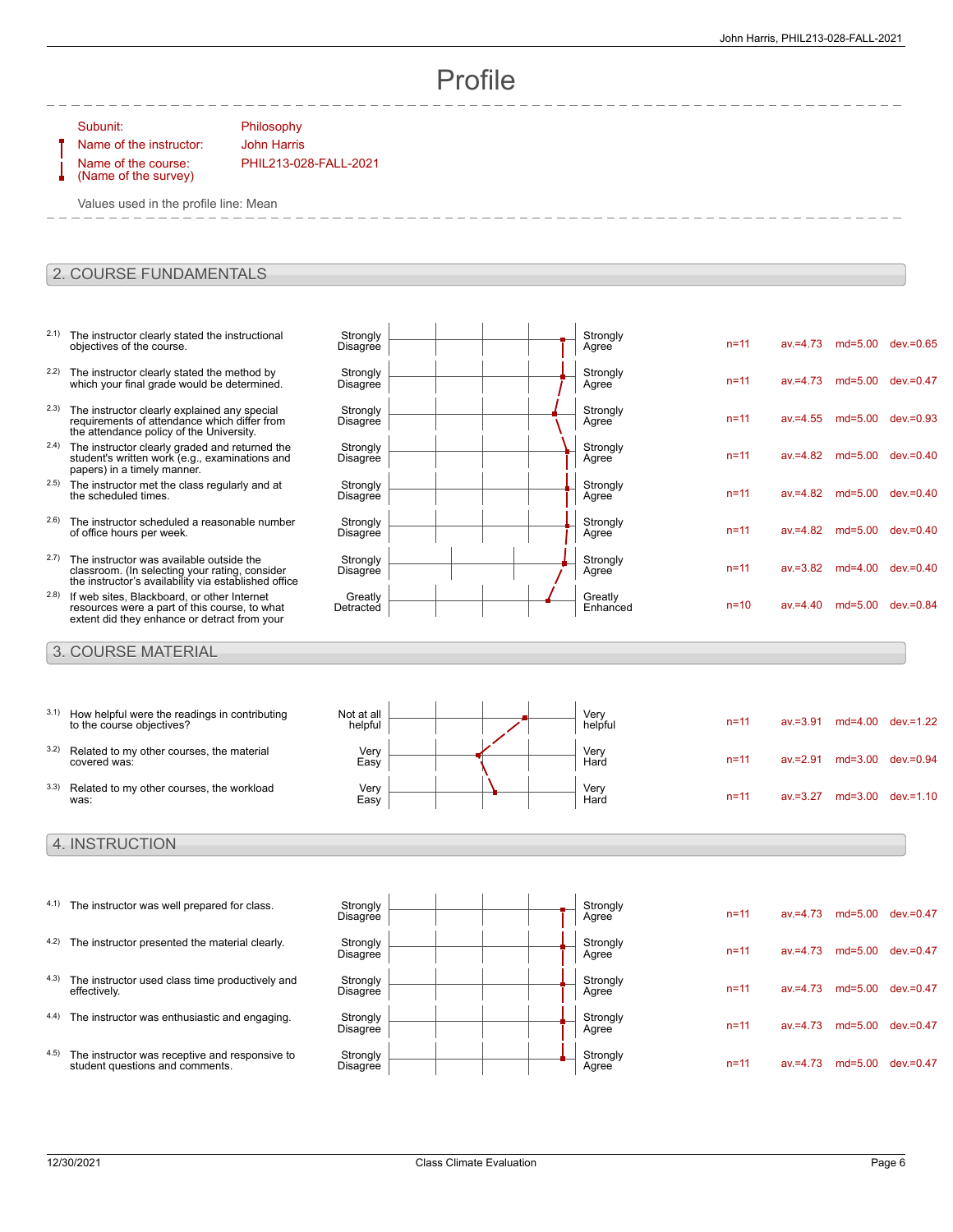## 5. INSTRUCTOR FEEDBACK

| 5.1) | The instructor's comments on work were<br>helpful.           | Strongly<br>Disagree |  |  | Strongly<br>Agree | $n = 11$ | $av = 4.64$ | $md=5.00$ | dev.=0.50    |
|------|--------------------------------------------------------------|----------------------|--|--|-------------------|----------|-------------|-----------|--------------|
| 5.2) | The instructor's evaluation of work was fair.                | Strongly<br>Disagree |  |  | Strongly<br>Agree | $n = 11$ | $av = 4.73$ | md=5.00   | $dev = 0.47$ |
| 5.3) | The instructor treated students with respect.                | Strongly<br>Disagree |  |  | Strongly<br>Agree | $n = 11$ | $av = 4.82$ | md=5.00   | $dev = 0.40$ |
|      |                                                              |                      |  |  |                   |          |             |           |              |
|      | 6. COURSE OVERALL (PART V)                                   |                      |  |  |                   |          |             |           |              |
| 6.1) | How would you rate this course compared to<br>other courses? | Very Poor            |  |  | Excellent         | $n = 11$ | $av = 4.00$ | $md=4.00$ | dev.=0.89    |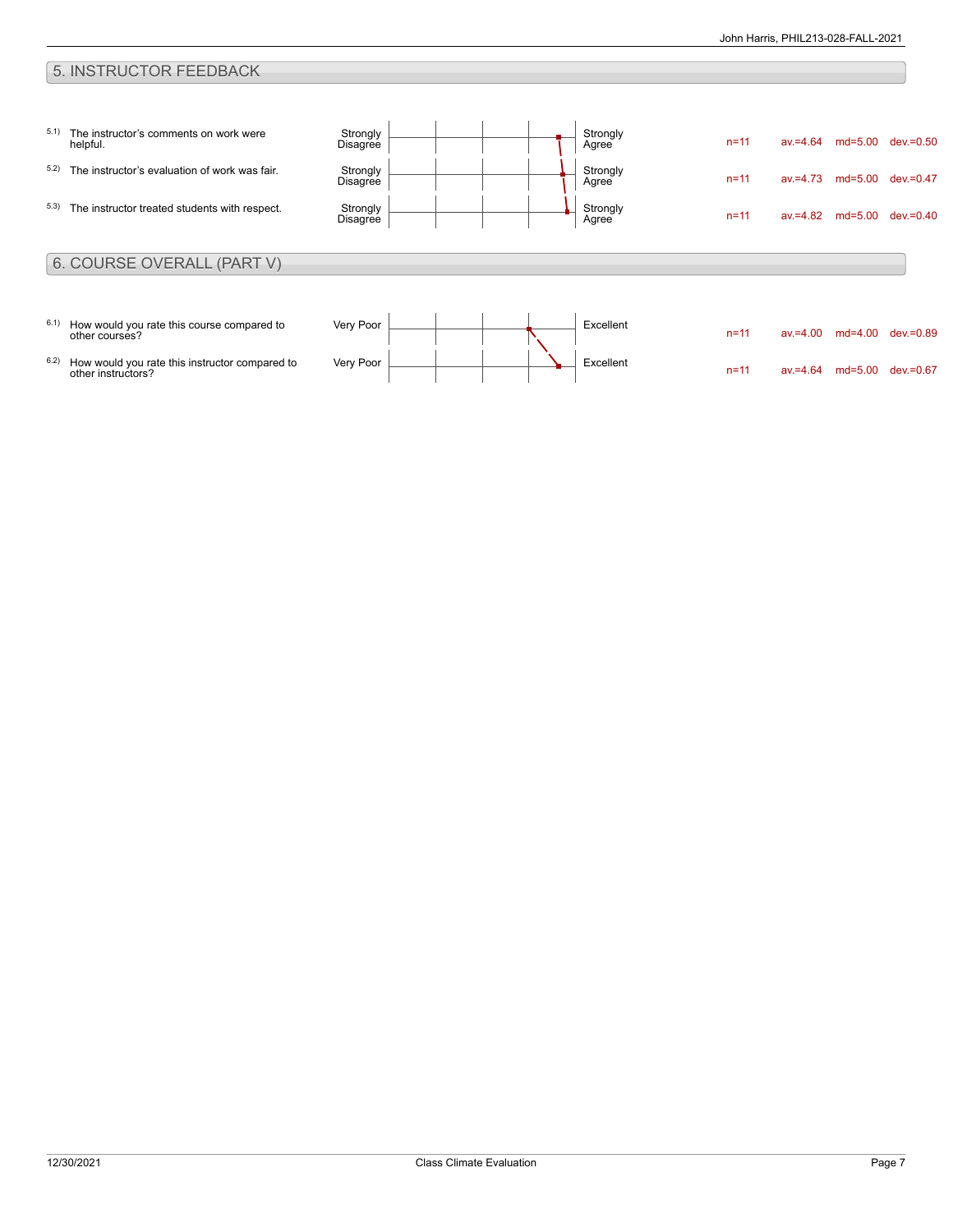# Profile Line for Indicators

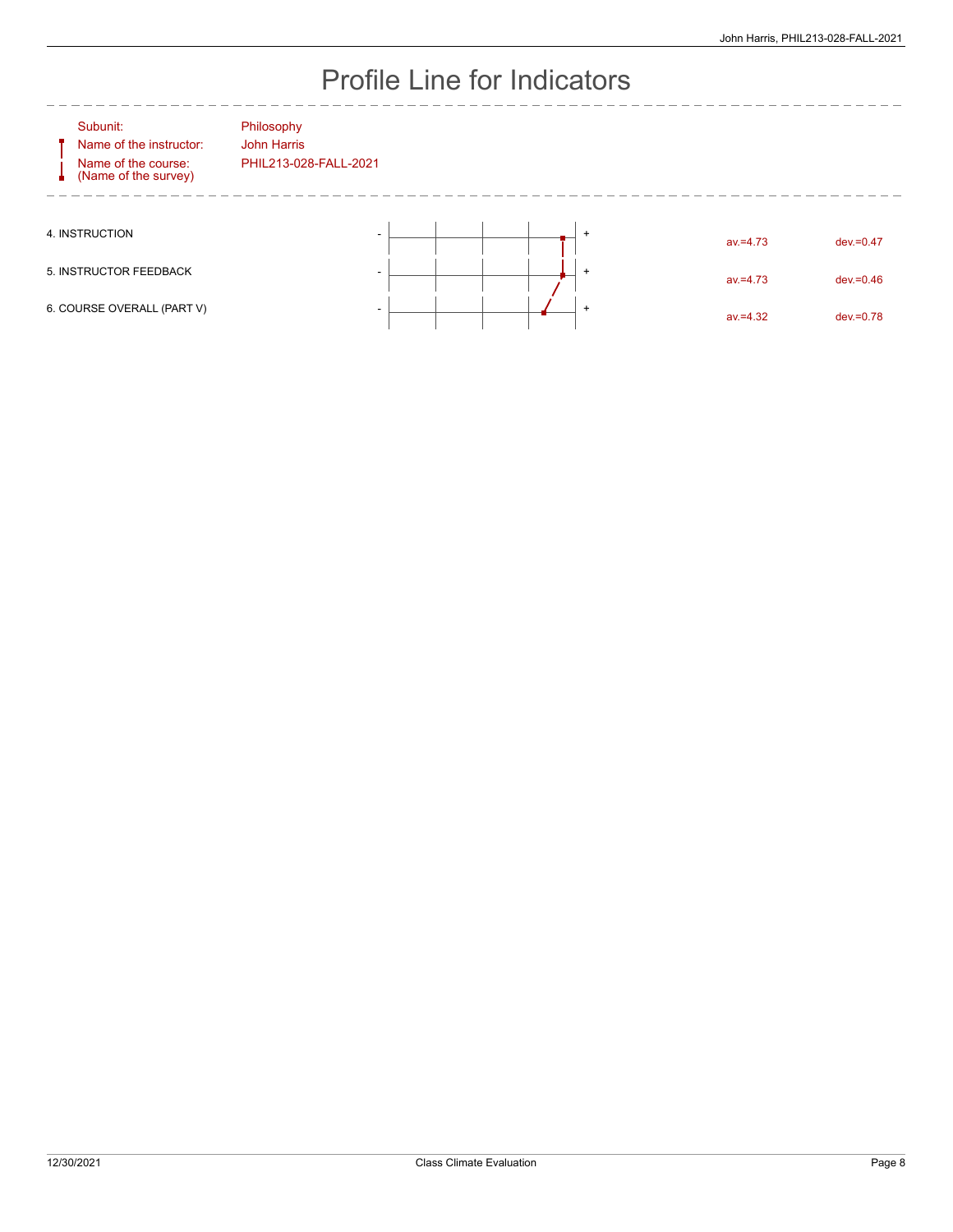# Comments Report

### 7. WRITTEN COMMENTS

- $17.1$  In your opinion, what was the instructor's greatest strength?
- Anderson was very good at engaging with the students during the discussion sessions. The classroom was a good environment and students in general felt a lot more comfortable participating in group discussions when he was leading them.
- Anderson's strongest attributions to this class were his way to explain topics in a very simplistic way. He was able to go over a confusing  $\blacksquare$ topic and make it easier to understand. He was great at keeping our discussions going and keeping the conversations engaging. He was very respectful and encouraging of participating in class, even if you say something slightly controversial.
- Approachability
- Getting us engaged in class by coming up with what view points we should discuss and being a good guide for the class discussion.
- He was extremely relatable and engaging. We only had class with him of Fridays, but it was a lot more helpful than lecture.
- He was very helpful when questions about assignments were asked and was always willing to give feedback.
- He was very receptive to students, always easy to reach, very realistic about things, always tried to help when students were confused just all around amazing. I wish he was the one teaching the course.
- This instructor was very engaging and really focused on fostering discussion in class, which was very enjoyable. Also, this instructor showed respect for our ideas and did not talk down to us, like our professor. The instructor was very involved and helpful in giving feedback on our speeches and papers. I really enjoyed this instructor because he made me feel very comfortable expressing my voice and I would take his class again.
- Very easy to talk to, very knowledgeable on all subjects we discussed.
- Weinberg and Anderson are both very knowledgable and passionate about philosophy, they introduced new and interesting ways of thinking that I had not previously considered. Anderson especially kept engaging and intellectual conversations in Friday discussion group.
- very helpful
- Do you have any suggestions for how the course might be improved?
- A lot of people will definitely complain about Professor Weinberg and how he was vague in prompts but if you asked questions or emailed Weinberg or the TA Anderson they would tell you in detail what was meant. Attendance, participation, and reading was clearly sparse throughout the lectures, if you went to class and did what you needed the class was enjoyable and the work manageable. A lot of complaints and bad grades will be the result of self-inflicted acts, not professor Weinberg at all. Just to defend them in the face of people who didn't try making it seem like there was a problem on the teachers end just because they got a well-deserved bad grade.
- I believe if we covered more topics that could directly help us with our speeches and projects. Sometimes the material we cover in class is П interesting but not super helpful when applying them to our projects.
- I think this course, especially the smaller Friday class, is very interesting and is helpful to foster new ways of thinking and perspectives through discussion.
- More time in class spent toward the speech giving portion of the class. There was little time on working on our topics and speeches for improvement.
- $N/A$
- Nearly all of the assignments were assigned the last (what feels like) fourth of the course. It would be nice if the assignments were more spread out.
- No suggestions made the course very enjoyable and actually wanted to come when he was teaching.
- None in particular
- ٦ no readings
- no.
- $7.3)$  Please offer any additional comments you may have on the course or instructor.